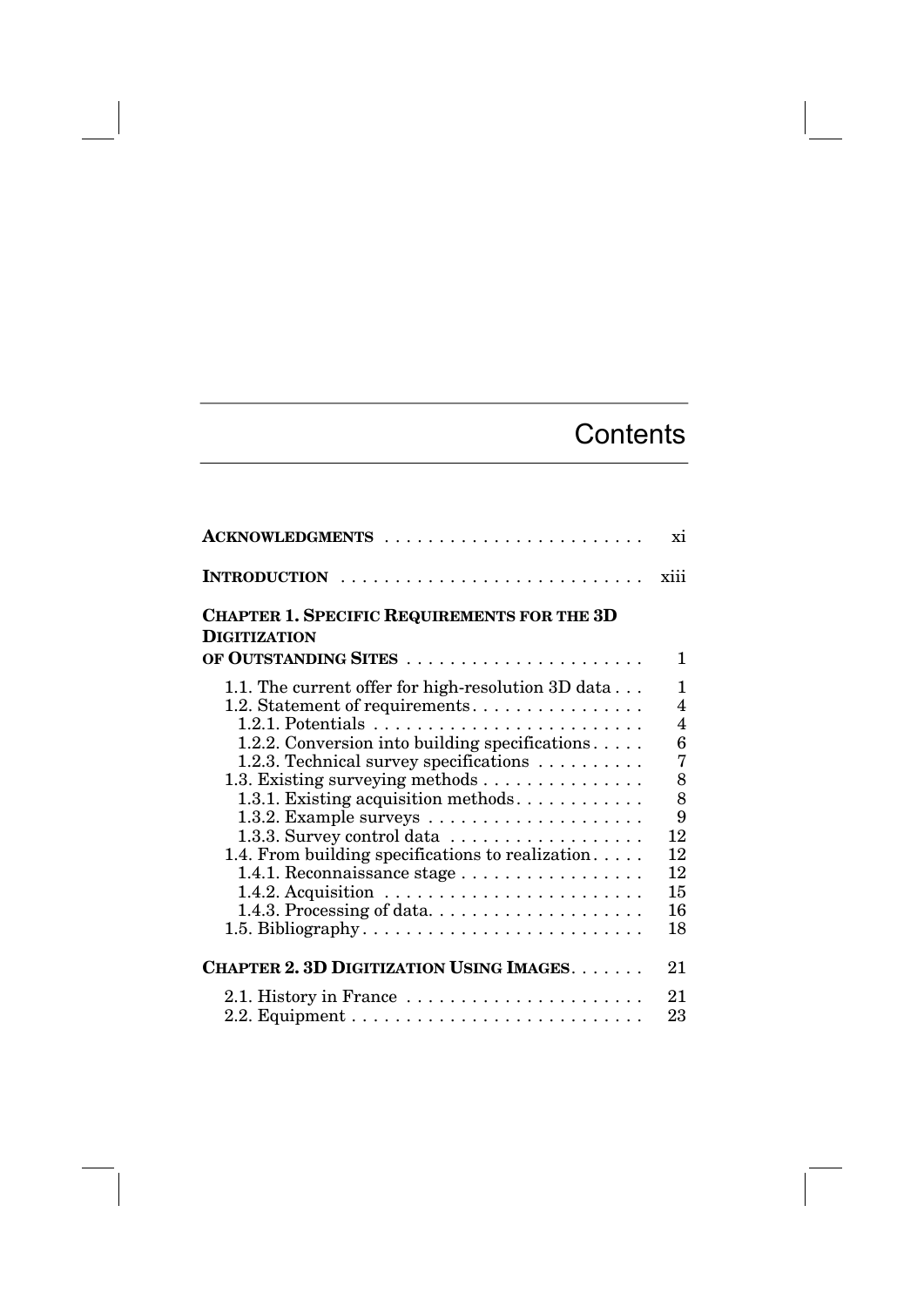| 2.2.1. Equipment through the years                                         | 23 |
|----------------------------------------------------------------------------|----|
| 2.2.2. Modernization of equipment                                          | 25 |
|                                                                            | 26 |
| 2.2.4. How do you measure with a camera? $\dots$ .                         | 28 |
| 2.3. Image acquisition $\ldots \ldots \ldots \ldots \ldots \ldots$         | 33 |
| 2.3.1. Characteristics of the images $\dots \dots \dots$                   | 33 |
| 2.3.2. Traditional stereoscopic image survey $\dots$ .                     | 36 |
| 2.3.3. Stereoscopic image surveying for the automatic                      |    |
| production of 3D point clouds                                              | 38 |
|                                                                            | 43 |
| 2.3.5. Survey control data                                                 | 48 |
|                                                                            | 48 |
|                                                                            | 48 |
|                                                                            | 52 |
| 2.4.3. Strategies for the orientation of all the                           |    |
|                                                                            | 55 |
| 2.4.4. Qualifying the orientation of images $\dots \dots$                  | 57 |
| 2.5. Production of 3D point clouds from images                             | 57 |
| 2.5.1. Definition and use of 3D point clouds                               | 57 |
| 2.5.2. Principle for the production of 3D point                            |    |
| clouds by dense image matching                                             | 58 |
|                                                                            | 63 |
| 2.5.4. Qualification of data produced.                                     | 66 |
| 2.5.5. Advantages and limits $\dots \dots \dots \dots \dots$               | 68 |
| 2.5.6. Other approaches to automatic image-based                           |    |
|                                                                            | 68 |
| 2.6. 3D drawing by stereo or multi-image plotting                          | 69 |
| 2.6.1. Definition and use of 3D drawing                                    | 69 |
| 2.6.2. Principle of the production of a 3D drawing.                        | 70 |
| 2.6.3. Qualification of 3D drawing $\ldots \ldots \ldots$                  | 72 |
| 2.7. The software offer in close-range photogrammetry                      | 74 |
| 2.8. Research prospects $\dots \dots \dots \dots \dots \dots \dots$        | 74 |
| 2.8.1. Production in near-real time                                        | 74 |
|                                                                            | 75 |
| 2.8.3. Automatic reconstruction of 3D vector models                        |    |
| using images $\dots \dots \dots \dots \dots \dots \dots \dots \dots \dots$ | 75 |
| 2.9. Bibliography. $\dots \dots \dots \dots \dots \dots \dots \dots \dots$ | 76 |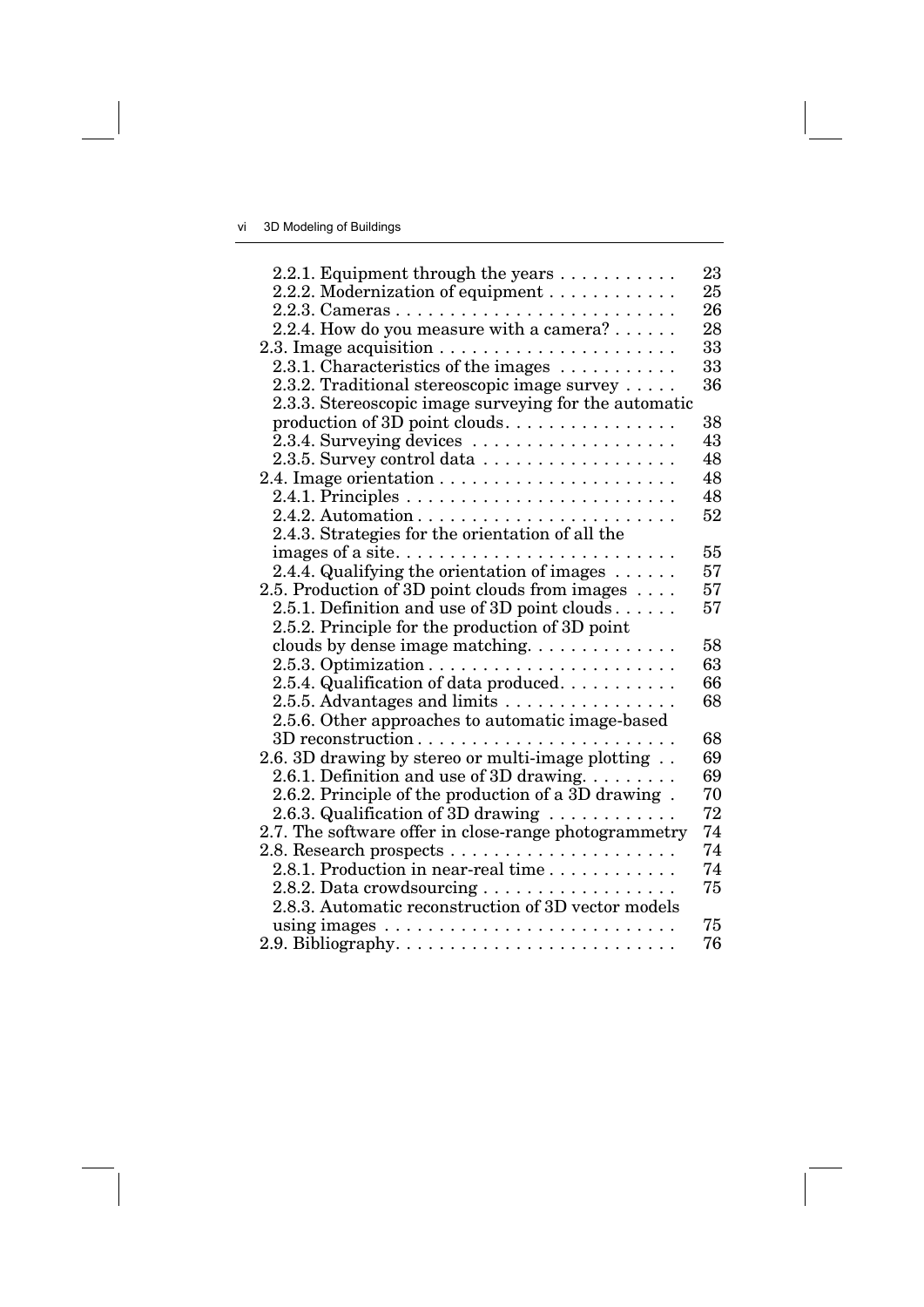| <b>CHAPTER 3. 3D DIGITIZATION BY LASER SCANNER</b>                           | 85         |
|------------------------------------------------------------------------------|------------|
|                                                                              | 85         |
| 3.2. Equipment $\dots \dots \dots \dots \dots \dots \dots \dots \dots \dots$ | 87         |
| 3.2.1. How a terrestrial laser scanner works                                 | 87         |
| 3.2.2. Various families of laser technology                                  | 88         |
| 3.2.3. Characteristics of terrestrial laser                                  |            |
|                                                                              | 91         |
| 3.2.4. Errors affecting measurement and                                      |            |
|                                                                              | 95         |
| $3.2.5$ . The main manufacturers.                                            | 99         |
| $3.2.6$ . Instances of use $\dots \dots \dots \dots \dots \dots$             | 99         |
| 3.3. Acquisition by lasergrammetry                                           | 100        |
| $3.3.1.$ Survey design $\ldots \ldots \ldots \ldots \ldots \ldots$           | 101        |
| 3.3.2. Requirements for control points                                       | 102        |
|                                                                              | 106        |
| 3.3.4. Advantages and limits of this technology                              | 107        |
| 3.3.5. Linking of external photographs                                       | 108        |
| 3.4. Registration of laser stations                                          | 110        |
| 3.4.1. Principle of the different registration                               |            |
|                                                                              | 110        |
| 3.4.2. Automation of all or part of the                                      |            |
| registration phase                                                           | 113        |
| 3.4.3. Qualification of the registration of                                  |            |
|                                                                              | 115        |
| 3.4.4. Exporting registered laser point clouds                               | 117        |
| 3.5. Qualification of the point clouds obtained                              | 118        |
| $3.5.1.$ Geometric quality. $\dots \dots \dots \dots \dots \dots$            | 118        |
| 3.5.2. Radiometric quality                                                   | 119        |
| 3.5.3. Other elements of quality                                             | 120<br>120 |
|                                                                              |            |
| <b>CHAPTER 4. COMPLEMENTARITY OF TECHNIQUES</b>                              | 125        |
|                                                                              |            |
|                                                                              | 125        |
| 4.2. Comparison of techniques                                                | 125        |
| 4.2.1. Data acquisition in the field $\dots\dots\dots\dots$                  | 125        |
| 4.2.2. Quality of data                                                       | 126        |
|                                                                              | 127        |
| 4.3. Example of the survey of Amiens Cathedral                               | 127        |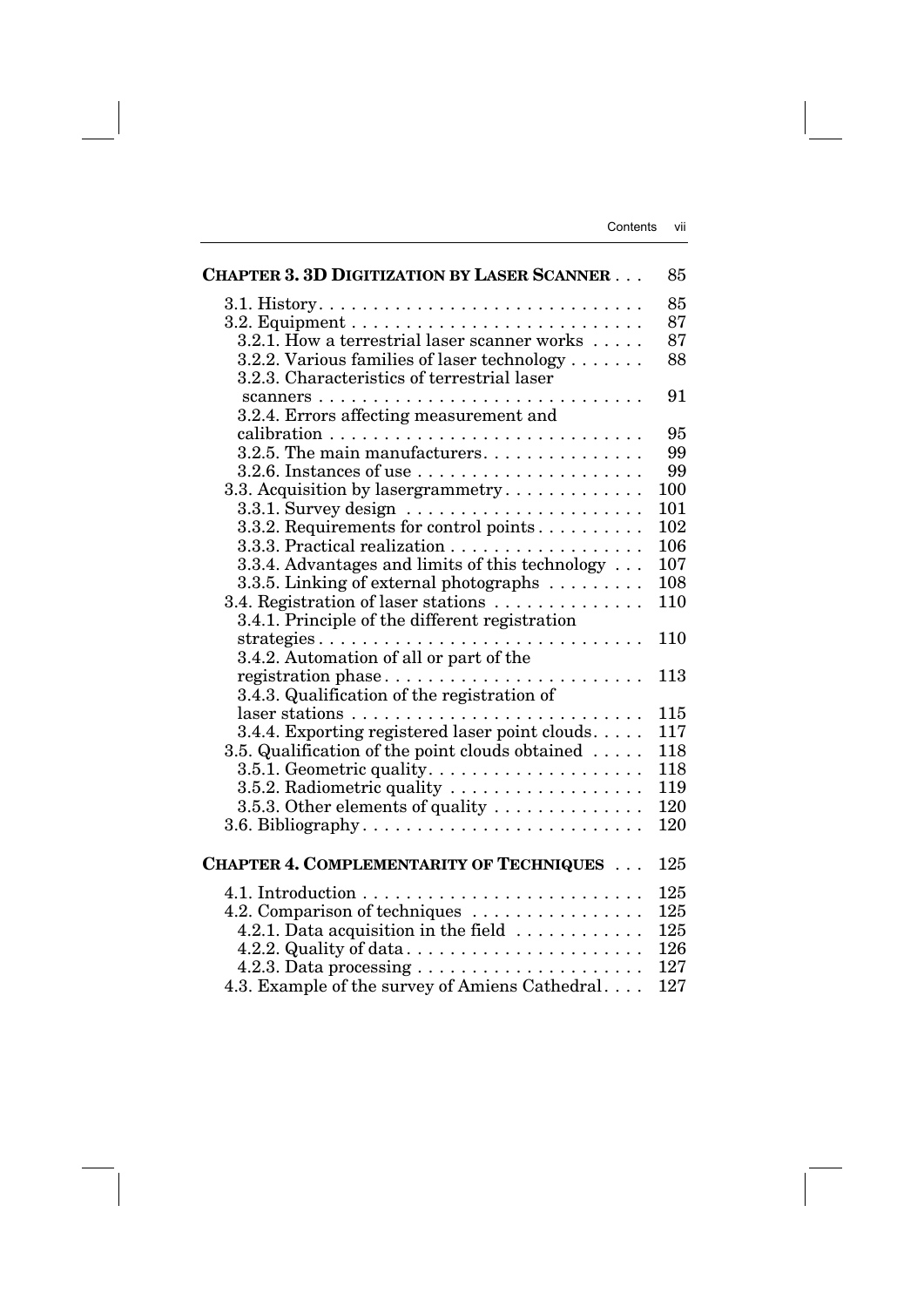| 4.3.1. Proposed surveying methodology:<br>lasergrammetry for the framework,   |     |
|-------------------------------------------------------------------------------|-----|
| complemented by photogrammetry                                                | 128 |
| 4.3.2. Georeferencing of data                                                 | 129 |
| 4.3.3. Completeness of the survey                                             | 130 |
|                                                                               | 130 |
| <b>CHAPTER 5. POINT CLOUD PROCESSING </b>                                     | 133 |
| 5.1. Visualization and organization of 3D                                     |     |
|                                                                               | 134 |
|                                                                               | 134 |
| 5.1.2. Organization of point clouds                                           | 140 |
| 5.2. Preprocessing of the point clouds $\dots \dots \dots$                    | 143 |
| $5.2.1.$ Denoising and filtering                                              | 143 |
| $5.2.2.$ Merging of data $\ldots \ldots \ldots \ldots \ldots \ldots$          | 145 |
| 5.2.3. Subsampling, resampling and                                            |     |
| compression of point clouds                                                   | 147 |
| $5.2.\overline{4}$ . Segmentation $\ldots \ldots \ldots \ldots \ldots \ldots$ | 149 |
| 5.3. From the point cloud to the 3D                                           | 153 |
| 5.3.1. Types of 3D models $\dots \dots \dots \dots \dots$                     | 153 |
| 5.3.2. Modeling in a 3D point cloud                                           | 154 |
| $5.3.3.$ Surface meshing $\ldots \ldots \ldots \ldots \ldots$                 | 158 |
| 5.3.4. Automatic reconstruction                                               | 161 |
| 5.3.5. Combining laser point cloud                                            |     |
|                                                                               | 163 |
|                                                                               | 164 |
| 5.3.7. Qualification of geometric models $\dots \dots$                        | 166 |
| $5.4. By-products \ldots \ldots \ldots \ldots \ldots \ldots \ldots \ldots$    | 166 |
|                                                                               | 166 |
| 5.4.2. Production of orthoimages                                              | 169 |
|                                                                               | 172 |
| 5.5. Bibliography. $\dots \dots \dots \dots \dots \dots \dots \dots \dots$    | 173 |
| <b>CHAPTER 6. MANAGEMENT AND USE OF SURVEYS </b>                              | 183 |
|                                                                               | 183 |
| 6.2. Managing data conservation                                               | 184 |
| $6.2.1.$ Backup methods $\ldots \ldots \ldots \ldots \ldots \ldots$           | 184 |
| 6.2.2. Semantic enhancement of geometric data                                 | 185 |
|                                                                               | 186 |